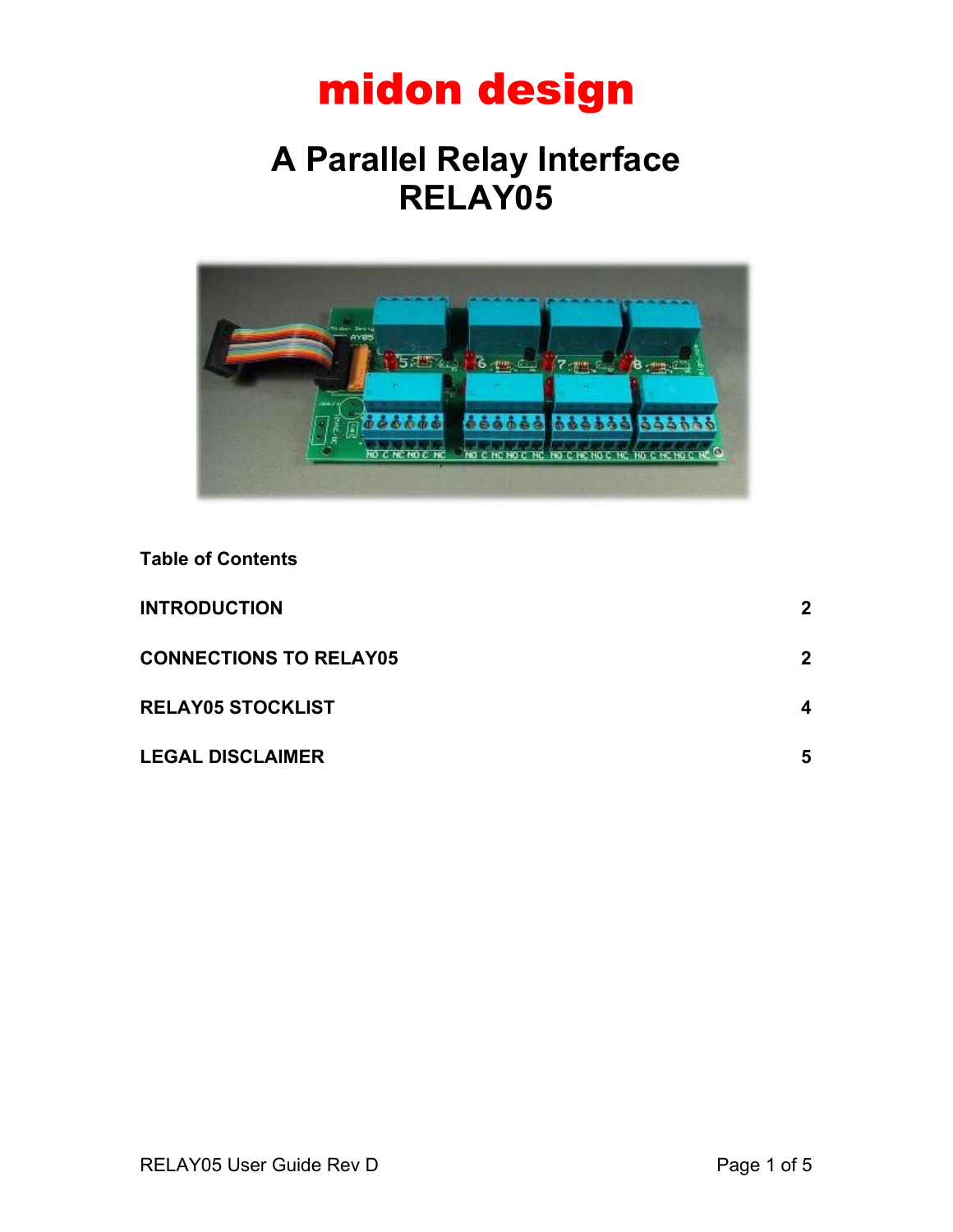### <span id="page-1-0"></span>**Introduction**

Thank you for your purchase of the RELAY05. The following instructions provide information on how to connect your RELAY05.

To complete this project, you will need to connect it to a source of logic control input and power. We assume that you have purchased this kit in conjunction with the TEMP05 and the following instructions apply to use of the RELAY05 with that kit.



**Figure 1 Parts Placement**

### <span id="page-1-1"></span>**Connections to RELAY05**

The control logic is connected to RELAY05 via a 16-pin DIP jumper J1. The pinout for J1 is shown in Table 1. If you are using RELAY05 with TEMP05, connect a 16 pin DIP to DIP jumper cable from J1 on RELAY05 to J3 on the other unit. Keep the jumper as short as possible.

If you choose to connect RELAY05 to another product, please follow the jumper pin-out details in Table 1.

The relay outputs are connected as shown in Figure 1. NC (Normally Closed), NO (Normally Open) and C (Common) contacts are available from each pole of each relay, providing you with 16 different switching points.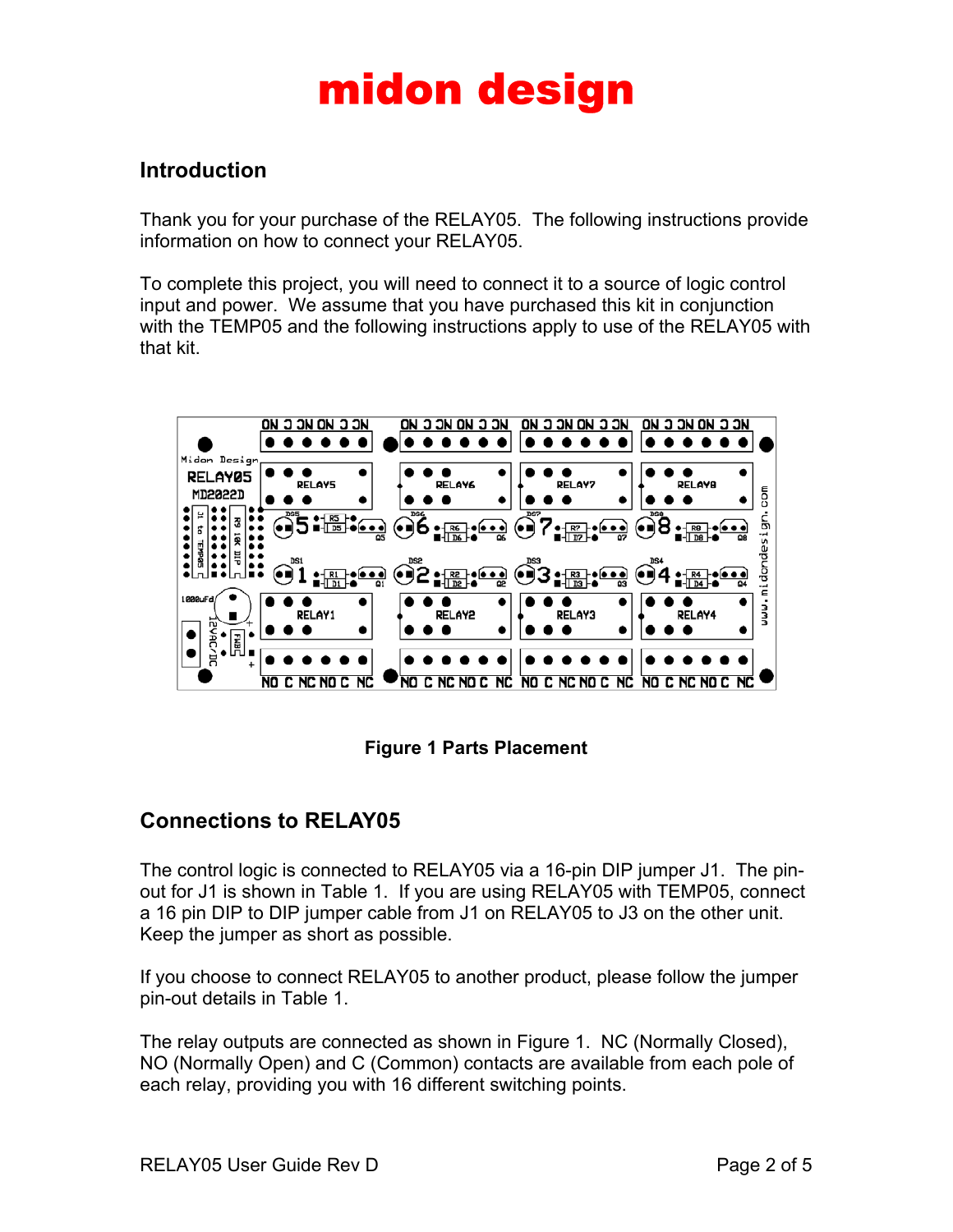The relay contacts are rated for 5A at 250VAC or 5A at 28VDC. Do not exceed these ratings!

#### **Table 1. J1 Pinout**

| Pin            | <b>Description</b>                                 |  |  |  |
|----------------|----------------------------------------------------|--|--|--|
| 1              | Relay 1 control pin ( $0V = off$ , 5 to 12 V = on) |  |  |  |
| $\overline{2}$ | Relay 2 control pin                                |  |  |  |
| 3              | Relay 3 control pin                                |  |  |  |
| 4              | Relay 4 control pin                                |  |  |  |
| 5              | Relay 5 control pin                                |  |  |  |
| 6              | Relay 6 control pin                                |  |  |  |
| 7              | Relay 7 control pin                                |  |  |  |
| 8              | Relay 8 control pin                                |  |  |  |
| 9              | Ground                                             |  |  |  |
| 10             | Ground                                             |  |  |  |
| 11             | Ground                                             |  |  |  |
| 12             | Ground                                             |  |  |  |
| 13             | +12 Volts DC                                       |  |  |  |
| 14             | +12 Volts DC                                       |  |  |  |
| 15             | +12 Volts DC                                       |  |  |  |
| 16             | +12 Volts DC                                       |  |  |  |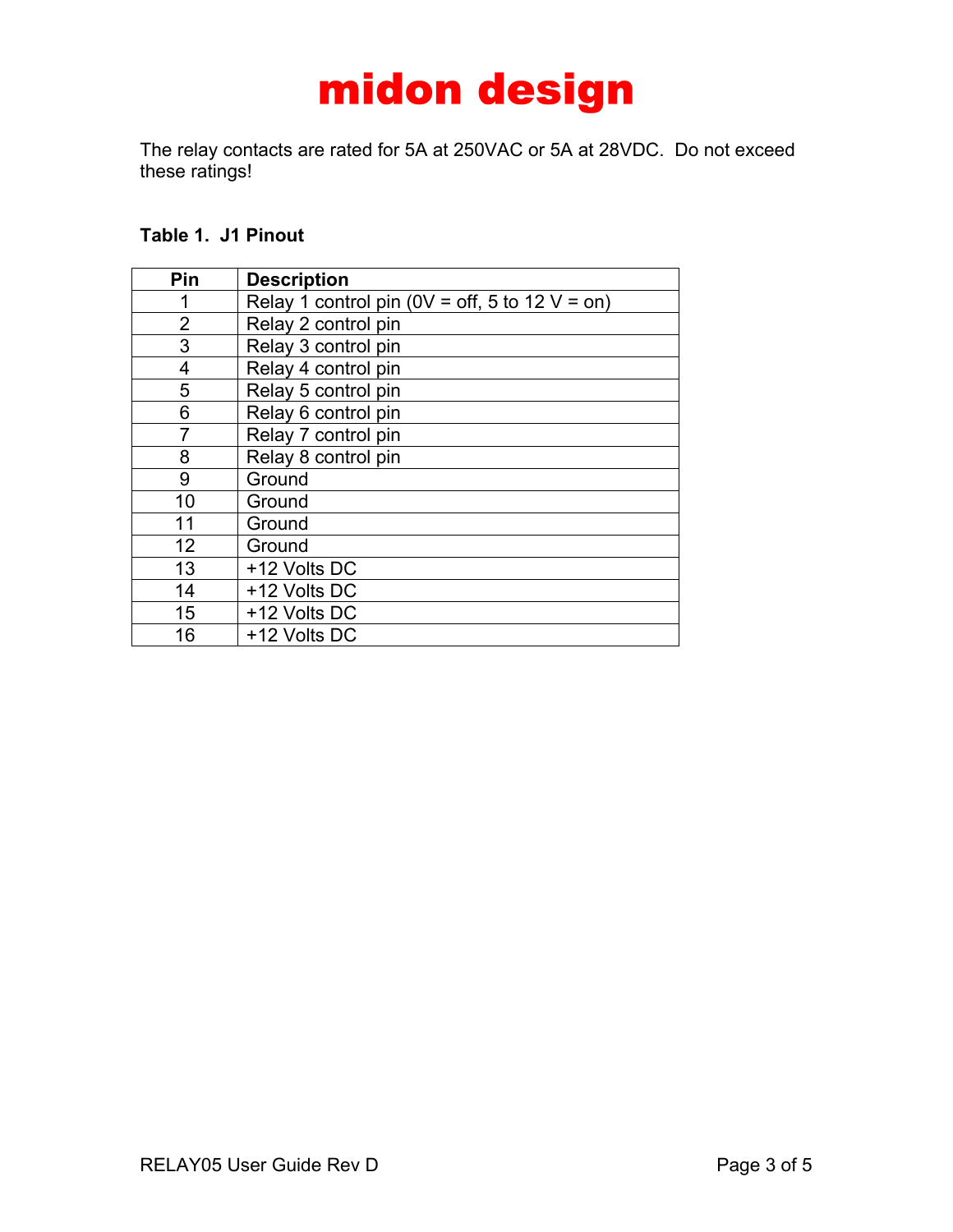

**Figure 2 Schematic Diagram**

### <span id="page-3-0"></span>**RELAY05 Stocklist**

| Qty            | Designation                    | <b>Part No</b>     | <b>Description</b>                  |
|----------------|--------------------------------|--------------------|-------------------------------------|
|                | PCB                            | MD2022             | <b>RELAY05 PCB</b>                  |
| 8              | R <sub>1</sub> -R <sub>8</sub> | 1 <sup>K</sup>     | Resistor 1/4W 5% 1K                 |
| 8              | $D1-D8$                        | 1N4148             | Signal diode                        |
| $\overline{8}$ | $Q1-Q8$                        | <b>PN2222</b>      | <b>Transistor NPN TO-92</b>         |
| $\overline{8}$ | DS1-DS8                        | <b>LED</b>         | <b>LED Red</b>                      |
| 16             | $J1-J16$                       | 3TERM              | Terminal Block, 5.08MM, 3 position, |
|                | U1                             | <b>DIP16</b>       | DIP Socket, 16 pin                  |
| $\overline{8}$ | K <sub>1</sub> -K <sub>8</sub> | DPDT <sub>12</sub> | Relay DPDT 12V (Radio Shack         |
|                |                                |                    | 900-2335)                           |
|                | R <sub>9</sub>                 | 10KDIP8            | DIP Resistor, 10K 8 Pack            |

Your comments are appreciated. If you would like to submit feature requests or product recommendations, please e-mail us.